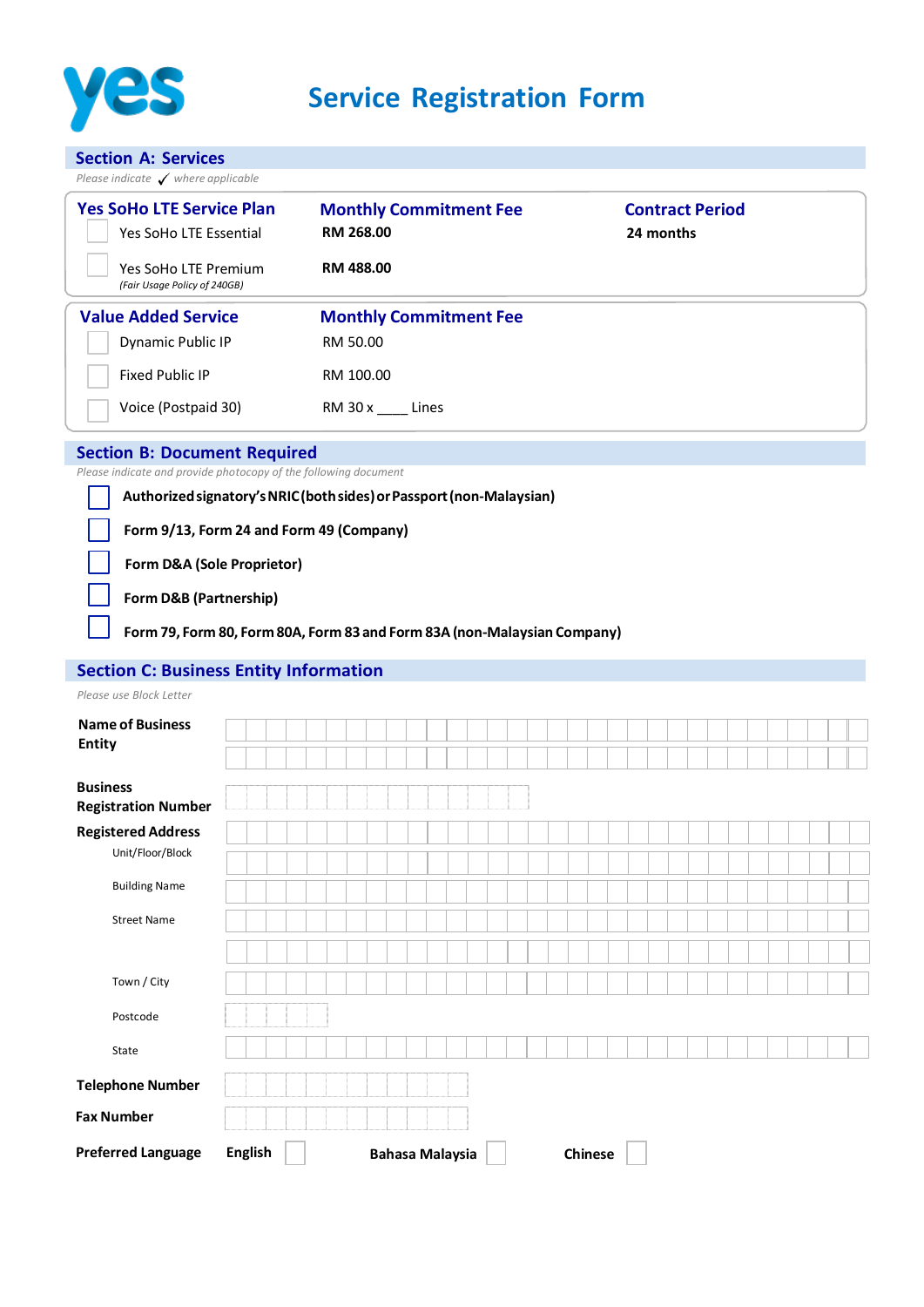

# **Service Registration Form**

## **SectionD: Key Contact Person Information**

| Please use Block Letter   |     |      |     |               |                   |  |
|---------------------------|-----|------|-----|---------------|-------------------|--|
| <b>Salutation</b>         | Mr. | Mdm. | Ms. | <b>Others</b> |                   |  |
| <b>Full Name</b>          |     |      |     |               |                   |  |
| As per NRIC/<br>Passport) |     |      |     |               |                   |  |
| NRIC/Police/              |     |      |     |               |                   |  |
| Army ID)                  |     |      |     |               |                   |  |
| Passport No.              |     |      |     |               | For Non-Malaysian |  |
| <b>Email address</b>      |     |      |     |               |                   |  |
| <b>Mobile No.</b>         |     |      |     |               |                   |  |
| Home No. (Optional)       |     |      |     |               |                   |  |

## **Section E: Intended Use Address**

|  | Please use Block Letter |  |
|--|-------------------------|--|
|--|-------------------------|--|

| Unit/Floor/Block                                   |                              |
|----------------------------------------------------|------------------------------|
| <b>Building Name</b>                               |                              |
| <b>Street Name</b>                                 |                              |
|                                                    |                              |
| Town / City                                        |                              |
| Postcode                                           | <b>Service Required Date</b> |
| <b>State</b>                                       |                              |
| <b>Contact Person</b>                              |                              |
| <b>Contact Person's</b><br><b>Telephone Number</b> |                              |

## **Section F: Billing Information**

*If different from Section C: Business Entity Information*

| <b>Billing Address</b>                               |  |  |  |  |  |  |  |  |  |  |  |  |  |  |                                   |  |  |
|------------------------------------------------------|--|--|--|--|--|--|--|--|--|--|--|--|--|--|-----------------------------------|--|--|
| Unit/Floor/Block                                     |  |  |  |  |  |  |  |  |  |  |  |  |  |  |                                   |  |  |
| <b>Building Name</b>                                 |  |  |  |  |  |  |  |  |  |  |  |  |  |  |                                   |  |  |
| <b>Street Name</b>                                   |  |  |  |  |  |  |  |  |  |  |  |  |  |  |                                   |  |  |
|                                                      |  |  |  |  |  |  |  |  |  |  |  |  |  |  |                                   |  |  |
| Town / City                                          |  |  |  |  |  |  |  |  |  |  |  |  |  |  |                                   |  |  |
| Postcode                                             |  |  |  |  |  |  |  |  |  |  |  |  |  |  |                                   |  |  |
| State                                                |  |  |  |  |  |  |  |  |  |  |  |  |  |  |                                   |  |  |
| <b>Key Contact Person</b>                            |  |  |  |  |  |  |  |  |  |  |  |  |  |  |                                   |  |  |
| <b>Key Contact Person</b><br><b>Telephone Number</b> |  |  |  |  |  |  |  |  |  |  |  |  |  |  | <b>Same as Registered Address</b> |  |  |
| <b>Email address</b>                                 |  |  |  |  |  |  |  |  |  |  |  |  |  |  |                                   |  |  |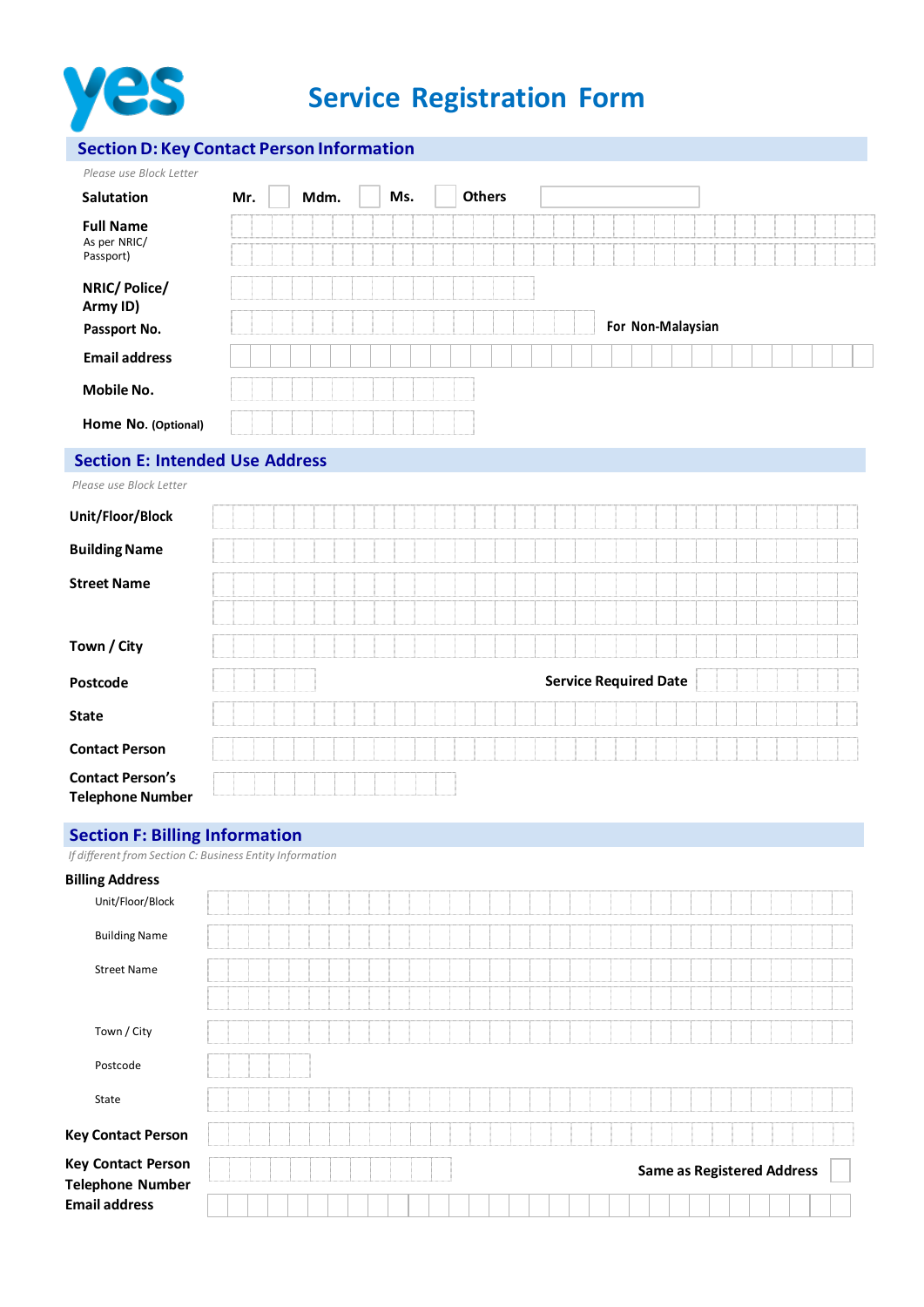

## **Service Registration Form**

#### **Section G: Payment Information**

|  |  |  |  |  | To be filled by dealer/account manager |
|--|--|--|--|--|----------------------------------------|
|--|--|--|--|--|----------------------------------------|

| <b>Activation Fee</b>        | RM |
|------------------------------|----|
| <b>Plan Advance Payment</b>  | RM |
| <b>Device Price</b>          | RM |
| <b>Non-Malaysian Deposit</b> | RM |

#### **Section H: Declaration**

**I declare that:** (a) I am a duly authorized representative of the Business Entity stipulated in Section C and declare that all the above information given by me on behalf of the Business Entity is true, valid and accurate; (b) I am duly authorized by the Business Entity to subscribe to the Yes SoHo LTE Service Plan as selected in this Service Registration Form; (c) the Business Entity is not insolvent and that no insolvency proceeding or winding up order has been commenced or made against the Business Entity by any party; (d) the Business Entity has agreed to be bound by the Fixed Wireless Internet Service Terms and Conditions and the Fair Usage Policy available online at [www.yes.my/v3/legal.do](http://www.yes.my/v3/legal.do) (e) In the event of any inconsistency between the Fixed Wireless Internet Service Terms and Conditions and Yes SoHo LTE Service Terms and Conditions herein, Business Entity agrees that the Yes SoHo LTE Service Terms and Conditions herein shall prevail to the extent of such inconsistency; (f) the Business Entity will not use the Yes Device to access the Yes SoHo LTE Service other than at the Intended Use Address as stated in this Service Registration Form; (g) the Intended Use Address is within the Yes LTE coverage area, and that the Business Entity will not seek any refund or other remedies if the Intended Use Address is not within the Yes LTE coverage area; (h) the Business Entity has agreed to the Yes SoHo LTE Service Plan charges and shall be liable for all the fees and charges payable in relation to the Yes SoHo LTE Service as subscribed herein and/or from time to time; (i) if the Business Entity terminates the Yes SoHo LTE Service Plan or the Yes SoHo LTE Service Plan is terminated due to the Business Entity's default before the expiry of the minimum contract period of 24 months, the Business Entity understands that it will not be entitled to any refund of any monies (including the Activation Fee), and without prejudice to any rights and remedies available to YTL Communications Sdn Bhd ("YTLC"), the Business Entity shall: (1) immediately pay all outstanding amounts owing under the Yes SoHo LTE Service Plan; (2) return the Yes LTE Device to YTLC in good and working condition and/or pay agreed liquidated damage of RM300; and (3) pay the Early Termination Charges in accordance with the terms of the Yes SoHo LTE Service Plan.

The Business Entity hereby consents to the collection, recording, holding, storing and processing by YTLC (and its affiliates) of any personal data provided by the Business Entity for the purposes connected to Business Entity's subscription of the Yes SoHo LTE Service Plan. The Business Entity agrees to be bound by the terms in the YTL Group Privacy Policy available at hbp:/[/www.ytl.com/privacypolicy.asp.](http://www.ytl.com/privacypolicy.asp) The Business Entity authorises YTLC to verify the information given here from whatever sources as may be required and to release such information without further reference to the Business Entity, and agrees to provide such additional information/documentation as requested by YTL

| <b>Authorized Signatory</b>           | Date        |                      |
|---------------------------------------|-------------|----------------------|
| <b>Signatory Name</b>                 | Designation | <b>Company Stamp</b> |
| <b>For Office Use Only</b>            |             |                      |
| <b>Account Number</b>                 |             |                      |
| <b>Product Code</b>                   |             |                      |
| <b>Customer IP Address</b>            |             |                      |
| <b>Username</b>                       |             |                      |
| <b>Processed By</b>                   |             |                      |
| Date & Time Received                  |             |                      |
| <b>Task Completion Date</b><br>& Time |             |                      |
| <b>Yes Device</b>                     |             |                      |

Device Name and The Serial Number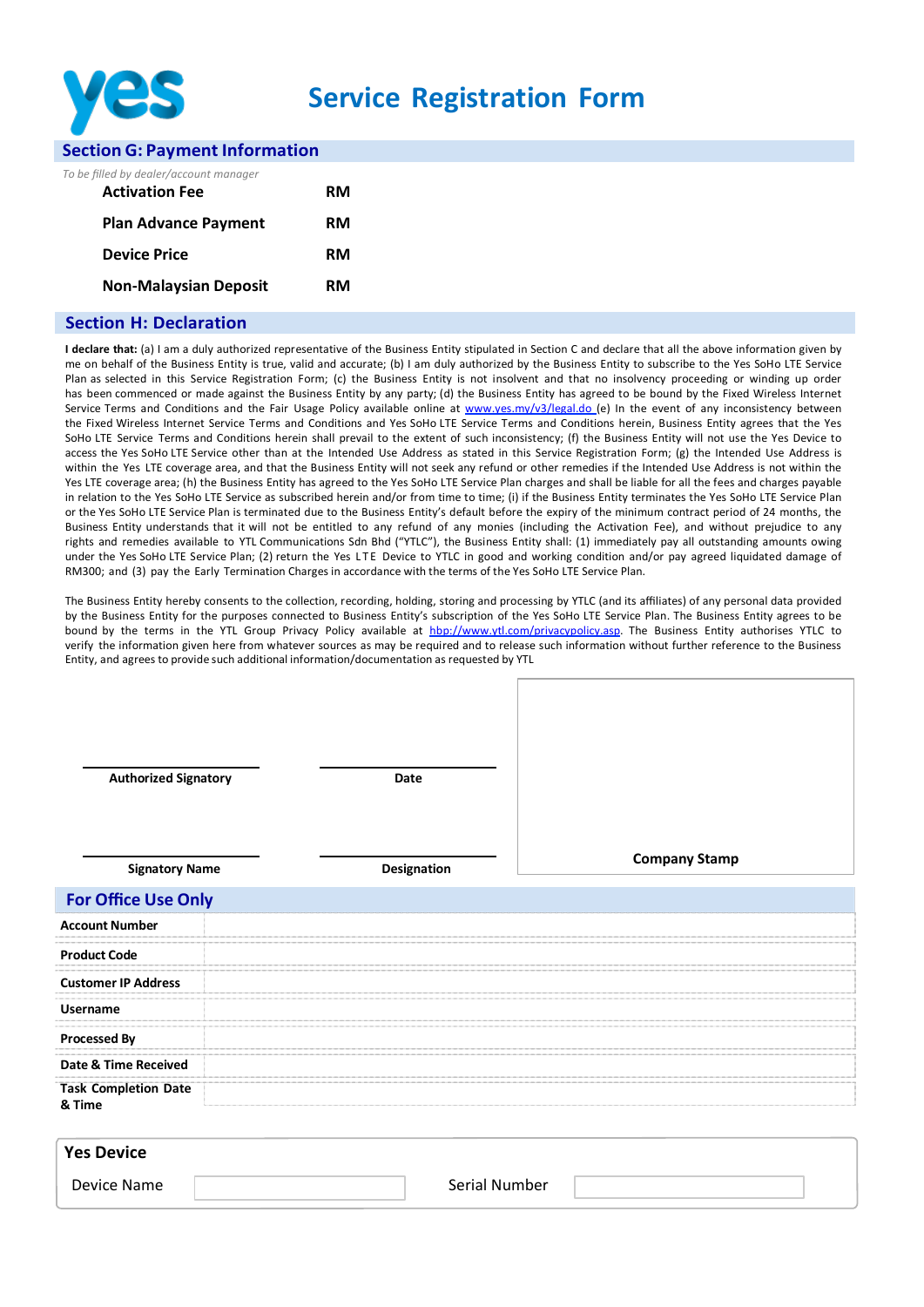#### **Yes SoHo LTE Service Terms and Conditions**

**1. Yes SoHo LTE Service**. The Yes SoHo LTE Service is a fixed service which consists of best effort 4 Mbps Internet access connection service. It is offered by YTL Communications Sdn Bhd to small business/enterprise customer (including a body corporate, sole trader or partnership) and nonprofit organization using the service for business purposes, but not forthe purposes of resale, and is subject to the Fixed Wireless Internet Service Terms and Conditions. All applications for the Yes SoHo LTE Service must be accompanied by the relevant proof ofregistration of business, orstatus as a non‐profit organization, inMalaysia.

**2. Terms and Conditions**. The Yes SoHo LTE Service Terms and Conditions herein shall apply in addition to and not in substitution of the Fixed Wireless Internet Service Terms and Conditions. In the event of any inconsistency between the Fixed Wireless Internet Service Terms and Conditions and the Yes SoHo LTE Service Terms and Conditions herein, the Yes SoHo LTE Service Terms and Conditions herein shall prevail to the extent of any inconsistency.

#### **3. Definitions**.

**"Account"** means the account that We will create for the Yes SoHo LTE Service subscribed by You under the Service Registration Form. Your Account will be used for account management and bill payment.

**"Activation Fee"** means the fee to be paid by You upon registration for the activation of the Yes SoHo LTE Service as set out in the relevant Service Plan selected by You.

**"Billing Cycle"** means Your statement of account issues by Us containing the total usage, credits and any other charges payable by You under the Account

**"Commitment Fee"** means the monthly fixed sum to be paid by You for the Yes SoHo LTE Service as set out in the relevant Service Plan selected by You.

**"Data Capacity Allocation"** means the fixed monthly data usage allowance that is provided to you according to Your Billing Cycle in connection with Your Yes SoHo LTE Service Plan.

**"Device Price"** means the sum of RM299 (exclusive of SST) to be paid by You for the Yes Device provided under the Service Plan selected by You. **"Intended Use Address"** has the meaning given to it in clause 5(e) below.

"**GST**" has the meaning given to it in Clause 6 below.

**"Plan Advance Payment"** means an amount equal to one (1) month's Commitment Fee t o be paid by You upon registration of Your Yes SoHo LTE Service.

**"Us", "We" or "Our"** means YTL Communications Sdn. Bhd.

**"Yes Device"** means the WiFi modem device called "Yes 4G LTE Zoom" provided by Us in connection with Your Yes SoHo LTE Service Plan to enable You to access the Yes SoHo LTE Service.

**"You" or "Your"** means the named subscriber in the Service Registration Form as the account holder.

**4. Availability of Yes SoHo LTE Service**. You acknowledge and accept that the Yes SoHo LTE Service is available within such locations and/or areas covered by the Yes network. We will endeavor to provide the Yes SoHo LTE Service at the Intended Use Address as indicated by You in the Service Registration Form. If the Yes SoHo LTE Service is not currently available at such Intended Use Address, We will notify You. We do not warrant or guarantee that the Yes SoHo LTE Service can or will be made available at the Intended Use Address. We shall not be held liable or responsible in the event that We are unable to provide the Yes SoHo LTE Service to You at the proposed Intended Use Address. Any request by You for relocation of the Yes SoHo LTE Service from the original Intended Use Address will be subject to the terms and Conditions in Clause 5(f) below.

#### **5. Yes SoHo LTE Service Plan**

#### **(a) Service Activation**

The Yes SoHo LTE Service shall commence on the date when Your Yes SoHo LTE Service has been activated by Us.

#### (b)**Deposit and Other Payments**

The following payments shall be payable by You to Us upon registration of Your Yes SoHo LTE Service Plan:

- (i) one time non-refundable Activation Fee;
- (ii) one time Device Price and Plan Advance Payment; and
- (iii)foreigner's deposit (if applicable).

Deposits shall be held to Your credit and repaid to You free of interest within sixty (60) days from the date of termination of Your Account, less any amount(s) due to Us from You, unless the termination is due to Your default, in which event, the entire deposit shall be forfeited. We reserve the right, and You hereby authorize Us, to deduct from the deposits any amount due and payable to Us at any time. We further reserve the right to request You to make further deposit payment to maintain the required deposit amount.

The monthly Commitment Fee will be billed to You monthly in advance, and shall be paid in full on or before the relevant due date to avoid any suspension or termination to Your Yes SoHo LTE Service.

#### (c)**Minimum Contract Period**

The Yes SoHo LTE Service and Your Yes SoHo LTE Service Plan shall remain in full force and effect for the duration of the Minimum Contract Period. Thereafter, the Yes SoHo LTE Service and Your Yes SoHo LTE Service Plan shall automatically be renewed on a month to month basis, unless earlier terminated by either party hereto in accordance with the terms of Your Yes SoHo LTE Service Plan . If You terminate Your Yes SoHo LTE Service Plan before the expiry of an applicable Minimum Contract Period, You shall in addition to the payment of all outstanding amounts due to Us, also be liable to pay Us a sum equivalent to the aggregate Commitment Fees for the unexpired Minimum Contract Period. You shall also forthwith return the Yes Device to Us in a good condition (fair wear and tear excepted) and/or pay agreed liquidated damage of RM500.00.